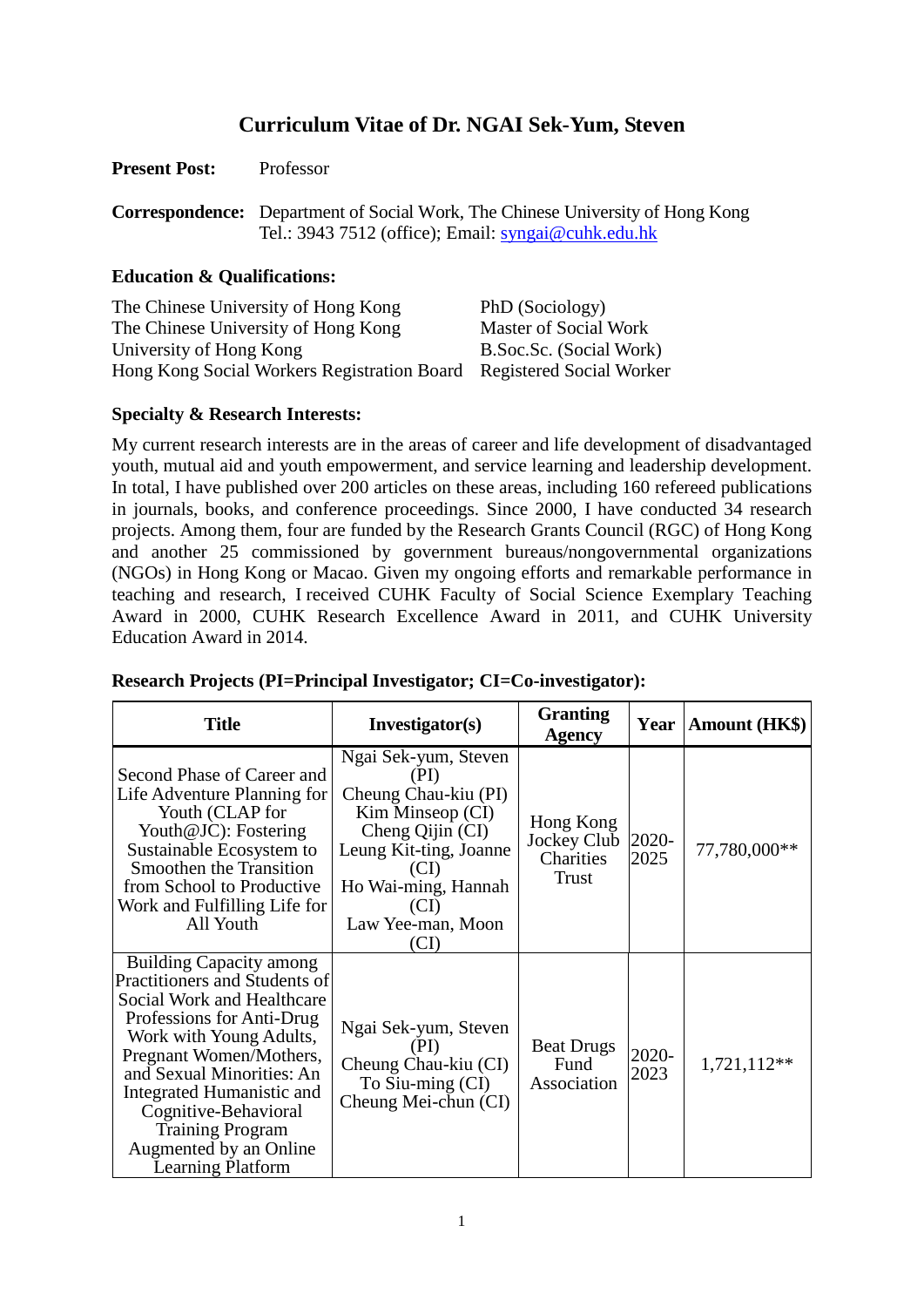| Jockey Club MEL Institute<br>Project: Certificate Training<br>cum Mentored Practicum<br>Augmented by an<br>e-Learning Knowledge Hub                                                                                                                                                                      | Ngai Sek-yum, Steven<br>(PI)<br>Cheung Chau-kiu (PI)<br>Kim Minseop (CI)<br>Cheng Qijin (CI)<br>Wong King-shui,<br>Phyllis (CI)<br>Cui Jialiang, Angela<br>(CI)<br>Leung Kit-ting, Joanne<br>(CI)<br>Ho Wai-ming, Hannah<br>(CI) | Hong Kong<br>Jockey Club<br>Charities<br><b>Trust</b>                          | 2019-<br>2022 | 13,303,372** |
|----------------------------------------------------------------------------------------------------------------------------------------------------------------------------------------------------------------------------------------------------------------------------------------------------------|----------------------------------------------------------------------------------------------------------------------------------------------------------------------------------------------------------------------------------|--------------------------------------------------------------------------------|---------------|--------------|
| Evaluation Study of the<br><b>HSBC</b> Young Financial<br><b>Planners Program</b>                                                                                                                                                                                                                        | Ngai Sek-yum, Steven<br>(PI)<br>Cheung Chau-kiu (CI)                                                                                                                                                                             | Investor<br>Education<br>Centre of the<br><b>HKSAR</b><br>Government           | 2018-<br>2021 | 399,329**    |
| Enhancing Competence in<br>Anti-drug Work among<br>Practitioners and Students of<br>Social Work and Healthcare<br>Professions: An Integrated<br>Humanistic and<br>Cognitive-Behavioral<br><b>Training Program with</b><br>Focus on High-risk Youth<br>and Drug Rehabilitation<br><b>Service Settings</b> | Ngai Sek-yum, Steven<br>(PI)<br>Cheung Chau-kiu (CI)<br>To Siu-ming (CI)<br>Cheung Mei-chun (CI)                                                                                                                                 | <b>Beat Drugs</b><br>Fund<br>Association                                       | 2018-<br>2020 | 946,910**    |
| Research on Development<br>Model and Social Impact of<br>Self Help Organizations in<br>Hong Kong                                                                                                                                                                                                         | Ngai Sek-yum, Steven<br>(PI)<br>Cheung Chau-kiu (CI)                                                                                                                                                                             | Hong Kong<br>Society for<br>Rehabilitation                                     | 2018-<br>2020 | 200,000**    |
| Mutual Aid among Young<br>People with Chronic Illness                                                                                                                                                                                                                                                    | Ngai Sek-yum, Steven<br>(PI)<br>Cheung Chau-kiu (CI)<br>To Siu-ming (CI)<br>Chow Yin-man, Amy<br>(CI)<br>Tsui Ming-sum (CI)                                                                                                      | Research<br>Grant<br>Council                                                   | 2017-<br>2020 | 854,424*     |
| An Integrated Humanistic<br>and Cognitive-Behavioral<br>Training Program to<br>Promote Effective and<br><b>Sustained Anti-Drug Work</b><br>among Practitioners and<br><b>Students of Social Work and</b><br><b>Healthcare Professions</b>                                                                | Ngai Sek-yum, Steven<br>(PI)<br>Cheung Chau-kiu (CI)<br>To Siu-ming (CI)<br>Cheung Mei-chun (CI)                                                                                                                                 | <b>Beat Drugs</b><br>Fund<br>Association                                       | 2016-<br>2018 | 817,650*     |
| <b>Evaluation Study of Student</b><br>Counseling Service in<br>Macao                                                                                                                                                                                                                                     | Ngai Sek-yum, Steven<br>(PI)<br>Cheung Chau-kiu (CI)<br>To Siu-ming (CI)<br>Ngai Ngan-pun (CI)<br>Leung Suk-man, Grace<br>(CI)<br>Liu Ying (CI)                                                                                  | Education<br>and Youth<br><b>Affairs</b><br>Bureau,<br>Macao SAR<br>Government | 2016-<br>2017 | 871,130**    |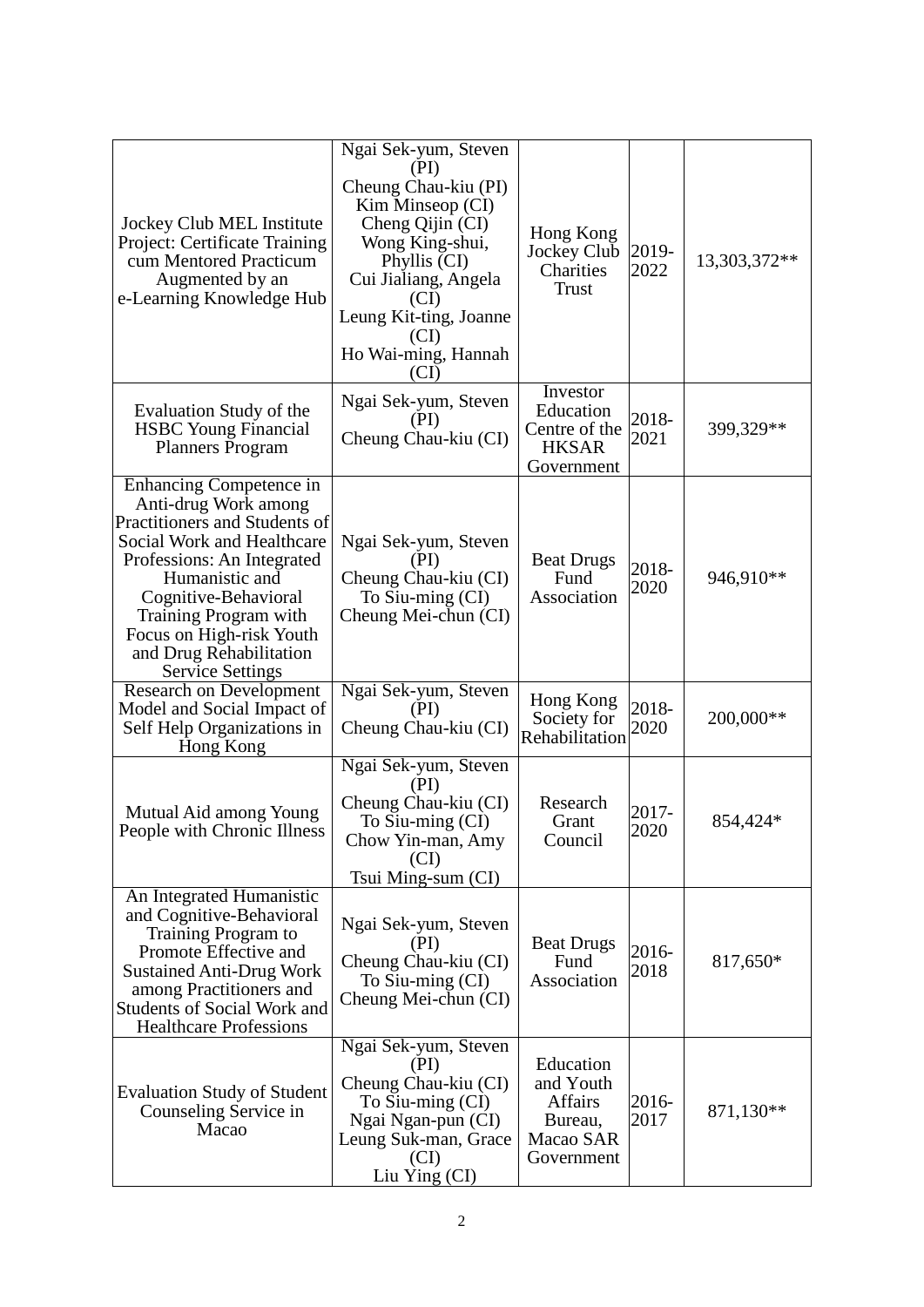| Research on Cyber Youth<br>Outreach Project —<br><b>Engaging Youth at Risk</b><br>from Social Exclusion to<br>Social Inclusion                                                                                               | Ngai Sek-yum, Steven<br>(PI)<br>Cheung Chau-kiu (PI)<br>Chan Chi-tat (PI)                                                                                               | The Hong<br>Kong Jockey<br>Club<br>Charities<br>Trust                     | 2015-<br>2018    | 1,170,000** |
|------------------------------------------------------------------------------------------------------------------------------------------------------------------------------------------------------------------------------|-------------------------------------------------------------------------------------------------------------------------------------------------------------------------|---------------------------------------------------------------------------|------------------|-------------|
| A Holistic Parent<br>Counselling, Education and<br>Support Program for<br><b>Drug-abusing Parents</b>                                                                                                                        | To Siu-ming (PI)<br>Ngai Sek-yum, Steven<br>(CI)<br>Cheung Mei-chun (CI)<br>Iu Kan Siu-mee (CI)<br>Tsoi Kcon-wah (CI)<br>Ng Suet-lam (CI)<br>Wan Kit-ying, Katy<br>(CT) | <b>Beat Drugs</b><br>Fund<br>Association                                  | 2015-<br>2018    | 3,730,103*  |
| The Evaluation Study on the<br>Sexual Health Project for<br><b>Youth Having Compulsive</b><br><b>Sexual Behaviors</b>                                                                                                        | To Siu-ming (PI)<br>Ngai Sek-yum, Steven<br>(CI)                                                                                                                        | Caritas Youth<br>and<br>Community<br>Service                              | 2015-<br>2017    | 217,350**   |
| <b>Toward A Drug-Free</b><br>Campus: An Integrated<br>Humanistic and<br>Cognitive-Behavioral<br>Training on Anti-Drug Work<br>for Practitioners and Students<br>of the Teaching Profession                                   | Ngai Sek-yum, Steven<br>(PI)<br>Cheung Chau-kiu (PI)<br>To siu-ming (CI)<br>Mak Wing Sze, Winnie<br>(CI)                                                                | <b>Beat Drugs</b><br>Fund<br>Association                                  | 2014-<br>2016    | 583,500**   |
| Building Competence for<br><b>Sustained Anti-Drug Work:</b><br>An Integrated Humanistic<br>and Cognitive-Behavioral<br>Training for Practitioners and<br><b>Students of Social Work and</b><br><b>Healthcare Professions</b> | Ngai Sek-yum, Steven<br>(PI)<br>Cheung Chau-kiu (PI)<br>To Siu-ming (CI)                                                                                                | <b>Beat Drugs</b><br>Fund<br>Association                                  | 2013-<br>2015    | 722,200**   |
| "Life College" $- A$<br><b>Research and Service</b><br>Development Project for<br>Young Drug Abusers Who<br>Are Either Unemployed or<br>Working in High Risk<br>Industries                                                   | Ngai Sek-yum, Steven<br>(PI)<br>Cheung Chau-kiu (PI)                                                                                                                    | <b>Beat Drugs</b><br>Fund<br>Association                                  | 2013-<br>2016    | 4,050,789** |
| "Search'n Care" – A<br><b>Research and Service</b><br>Development Project on<br><b>Cyber Outreaching Youth</b><br>Social Work                                                                                                | Ngai Sek-yum, Steven<br>(PI)<br>Cheung Chau-kiu (PI)                                                                                                                    | Social<br>Welfare<br>Department,<br>Hong Kong<br><b>SAR</b><br>Government | $2011 -$<br>2014 | 5,199,933** |
| <b>Mobilizing Community</b><br><b>Support for Young Drug</b><br>Service Users' Community<br>Attachment                                                                                                                       | Ngai Sek-yum, Steven<br>(PI)<br>Cheung Chau-kiu (PI)<br>Ngai Ngan-pun (CI)                                                                                              | <b>Beat Drugs</b><br>Fund<br>Association                                  | 2010-<br>2012    | 1,458,047** |
| "Project Muguet" $-A$<br><b>Research and Service</b><br>Development Project for<br>Drug-abusing Mothers                                                                                                                      | Ngai Sek-yum, Steven<br>(PI)<br>Cheung Chau-kiu (PI)<br>Ngai Ngan-pun (CI)                                                                                              | <b>Beat Drugs</b><br>Fund<br>Association                                  | 2010-<br>2012    | 1,347,785** |
| A Study of the Impacts of<br><b>Accessing Sexually Explicit</b><br><b>Online Materials on</b>                                                                                                                                | To Siu-ming (PI)<br>Ngai Sek-yum, Steven<br>(CI)                                                                                                                        | <b>CUHK</b><br>Research<br>Committee                                      | 2010-<br>2012    | 63,920      |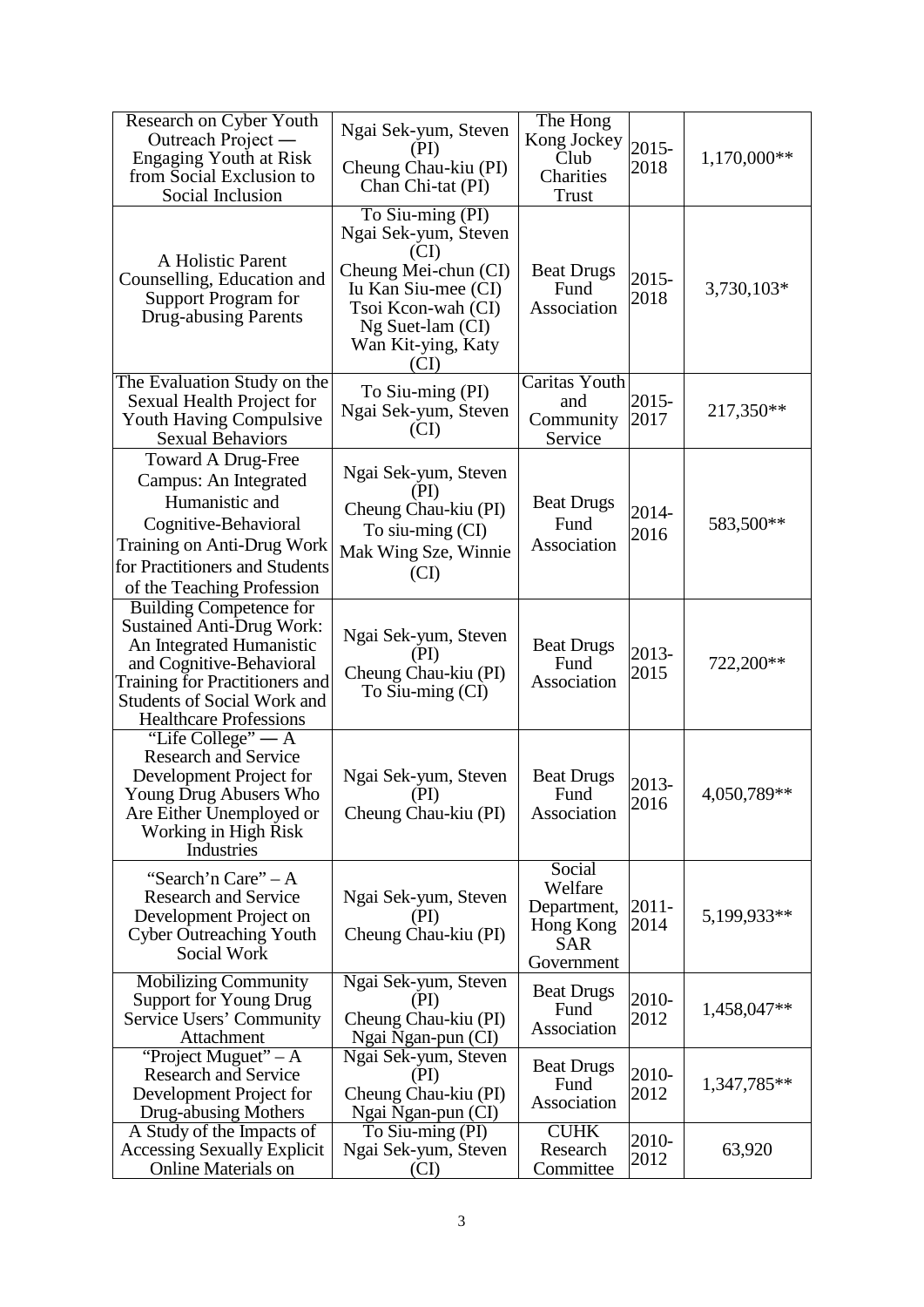| Adolescents' Attitudes,<br>Knowledge and Behavior<br>Relating to Sex                                                                                            | Ngai Ngan-pun (CI)                                                                                                                           | Funding<br>(Direct)<br>Grants)                            |               |             |
|-----------------------------------------------------------------------------------------------------------------------------------------------------------------|----------------------------------------------------------------------------------------------------------------------------------------------|-----------------------------------------------------------|---------------|-------------|
| <b>Effects of Service</b><br>Participation and Social<br>Capital on the<br><b>School-to-Work Transition</b><br>of Economically<br>Disadvantaged Young<br>People | Ngai Sek-yum, Steven<br>(PI)<br>Cheung Chau-kiu (CI)<br>Ngai Ngan-pun (CI)                                                                   | Research<br>Grant Council 2011                            | 2009-         | 499,520*    |
| <b>Effective Ways to Dispel</b><br>Misunderstandings about<br>Psychotropic Substances in<br>Youth at Risk for Drug<br><b>Abuse Problems</b>                     | Ngai Sek-yum, Steven<br>(PI)<br>Cheung Chau-kiu (PI)<br>Ngai Ngan-pun (CI)<br>Kwok Nai-yung (CI)<br>Szeto Ming-wong (CI)<br>Chan Kin-yi (CI) | <b>Beat Drugs</b><br>Fund<br>Association                  | 2008-<br>2010 | 756,886**   |
| Partnership Scheme of Other<br>Learning Experiences on<br><b>Community Service</b>                                                                              | Ngai Sek-yum, Steven<br>(PI)<br>Cheung Chau-kiu (PI)<br>Ngai Ngan-pun (CI)<br>& Chan Kwok-bong<br>(CI)                                       | Education<br>Bureau, Hong 2008-<br>Kong SAR<br>Government | 2010          | 1,200,180** |
|                                                                                                                                                                 |                                                                                                                                              |                                                           |               |             |

#### **Total amount of research grants/ contracts in recent 10 years: HK\$117,894,140**

\* Research funded by external competitive grant

\*\* Research commissioned by government bureau/ NGO in Hong Kong or Macao

# **Refereed Journal Publications (Since 2004):**

**Ngai, S.S.Y.**, Cheung, C.K., Li, Y.J., Zhao, L.F., Jiang, S., Wang, L., & Tang, H.Y. (2022). Building program evaluation capacity of non-governmental organizations practitioners in Hong Kong. *Research on Social Work Practice*. Advance Online Publication. <https://doi.org/10.1177/10497315211067809>

Zhao, L.F., & **Ngai, S.S.Y.** (2022). Perceived discrimination at school and developmental outcomes among Bai adolescents: The mediating roles of self-esteem and ethnic identity. *International Journal of Environmental Research and Public Health, 19,* 657. <https://doi.org/10.3390/ijerph19020657>

**Ngai, S.S.Y.**, Wang, L., Cheung, C.K., Mo, J.H., Ng, Y.H., & Wang, P.Q. (2021). Development and validation of the Youth Career Development Competency Scale: A study based on Hong Kong youth. *International Journal of Environmental Research and Public Health, 18*, 12494. https://doi.org/10.3390/ijerph182312494

**Ngai, S.S.Y.**, Cheung, C.K., Mo, J.H., Chau, S.Y.H., Yu, E.N.H., Wang, L., & Tang, H.Y. (2021). Mediating effects of emotional support reception and provision on the relationship between group interaction and psychological well-being: A study of young patients. *International Journal of Environmental Research and Public Health, 18*, 12110. https://doi.org/10.3390/ijerph182212110

**Ngai, S.S.Y.**, Jiang, S., Cheung, C.K., Wang, L., & Tang, H.Y. (2021). Trust in mutual aid group members, self-management of chronic illness, and well-being among young patients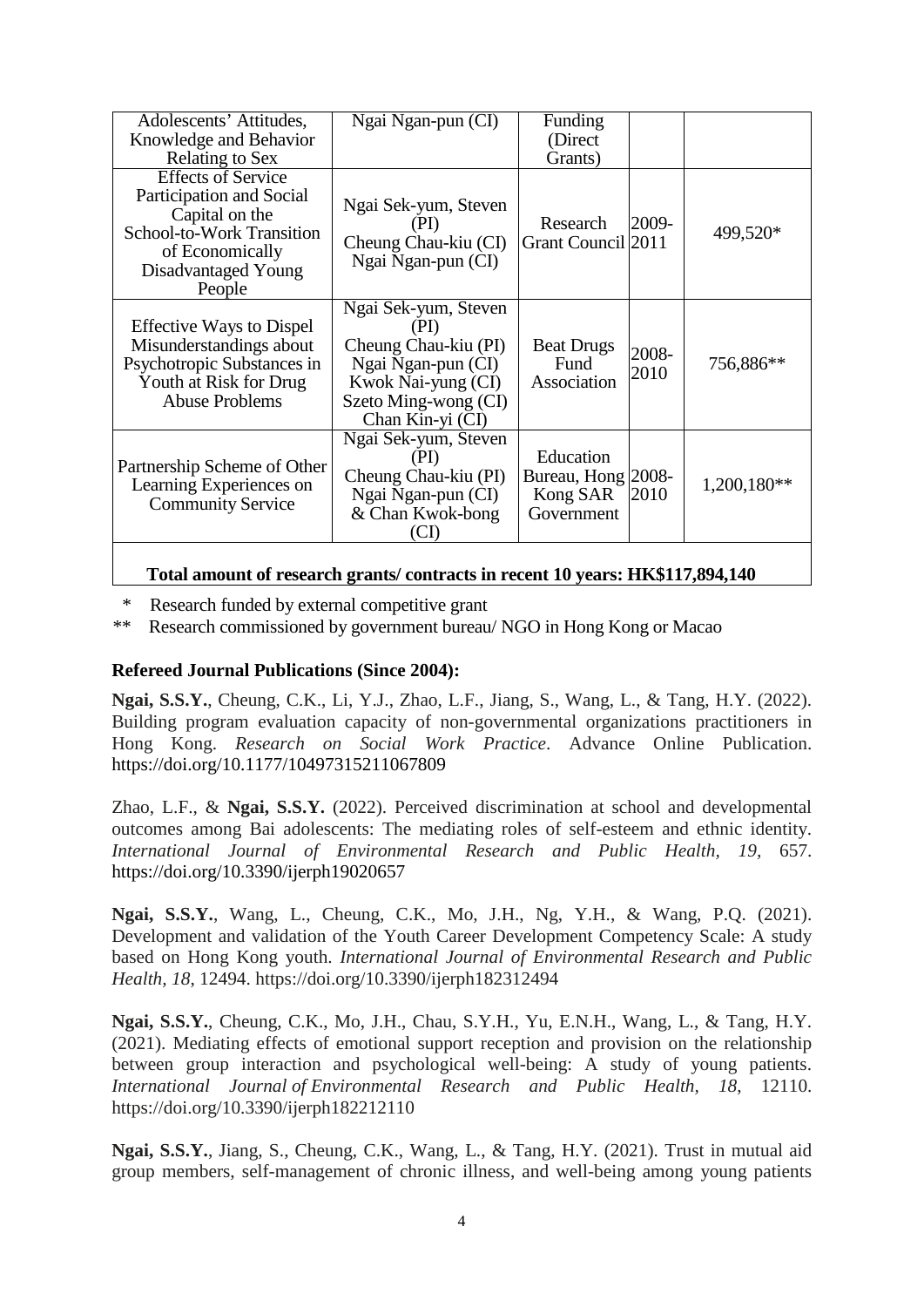with chronic illness in Hong Kong. *Children and Youth Services Review, 130*, 106240. https://doi.org/10.1016/j.childyouth.2021.106240

**Ngai, S.S.Y.**, Cheung, C.K., Ng, Y.H., Shang, L., Tang, H.Y., Ngai, H.L., & Wong, K.H.C. (2021). Time effects of supportive interaction and facilitator input variety on treatment adherence of young people with chronic health conditions: A dynamic mechanism in mutual aid groups. *International Journal of Environmental Research and Public Health. 18*, 3061. https://doi.org/10.3390/ijerph18063061

**Ngai, S.S.Y.**, Jiang S., Cheung, C.K., Tang, H.Y., Ngai, H.L., & Ng, Y.H. (2021). Measuring development of self-help organizations for patients with chronic health conditions in Hong Kong: Development and validation of the Self-Help Organization Development Scale (SHODS). *International Journal of Environmental Research and Public Health, 18*, 1351. <https://doi.org/10.3390/ijerph18031351>

Jiang, S., & **Ngai, S.S.Y.** (2021). Effects of structural-economic and socio-relational exclusion on well-being of Chinese migrant children. *Health and Social Care in the Community*. Advance Online Publication.<https://doi.org/10.1111/hsc.13564>

Wang, L., & **Ngai, S.S.Y.** (2021). Cyberbullying perpetration among Chinese adolescents: The role of power imbalance, fun-seeking tendency, and attitude toward cyberbullying. *Journal of Interpersonal Violence*. Advance Online Publication. doi: 10.1177/08862605211062988

Wang, L., & **Ngai, S.S.Y.** (2021). Understanding the effects of personal factors and situational factors for adolescent cyberbullying perpetration: The roles of internal states and parental mediation. *Journal of Adolescence, 89,* 28-40.

Guo, H., & **Ngai, S.S.Y.** (2021). Domestic generative acts and life satisfaction among supplementary grandparent caregivers in urban China: Mediated by social support and moderated by hukou status. *International Journal of Environmental Research and Public Health, 18*, 11788. <https://doi.org/10.3390/ijerph182211788>

Guo, H., & **Ngai, S.S.Y.** (2021). Validation of the Generative Acts Scale-Chinese Version (GAS-C) among middle-aged and older adults as grandparents in mainland China. *International Journal of Environmental Research and Public Health*, *18*, 9950. https://doi.org/10.3390/ijerph18199950

**Ngai, S.S.Y.**, Cheung, C.K., Ng, Y.H., Tang, H.Y., Ngai, H.L., & Wong, K.H.C. (2020). Development and validation of the chronic illness self-management (CISM) scale: Data from a young patient sample in Hong Kong. *Children and Youth Services Review, 114*. https://doi.org/10.1016/j.childyouth.2020.105077

Wang, L., & **Ngai, S.S.Y.** (2020). The effects of anonymity, invisibility, asynchrony, and moral disengagement on cyberbullying perpetration among school-aged children in China. *Children and Youth Services Review, 119*. https://doi.org/10.1016/j.childyouth.2020.105613

Jiang, S., & **Ngai, S.S.Y.** (2020). Social exclusion and multi-domain well-being in Chinese migrant children: Exploring the psychosocial mechanisms of need satisfaction and need frustration. *Children and Youth Services Review, 116*. <https://doi.org/10.1016/j.childyouth.2020.105182>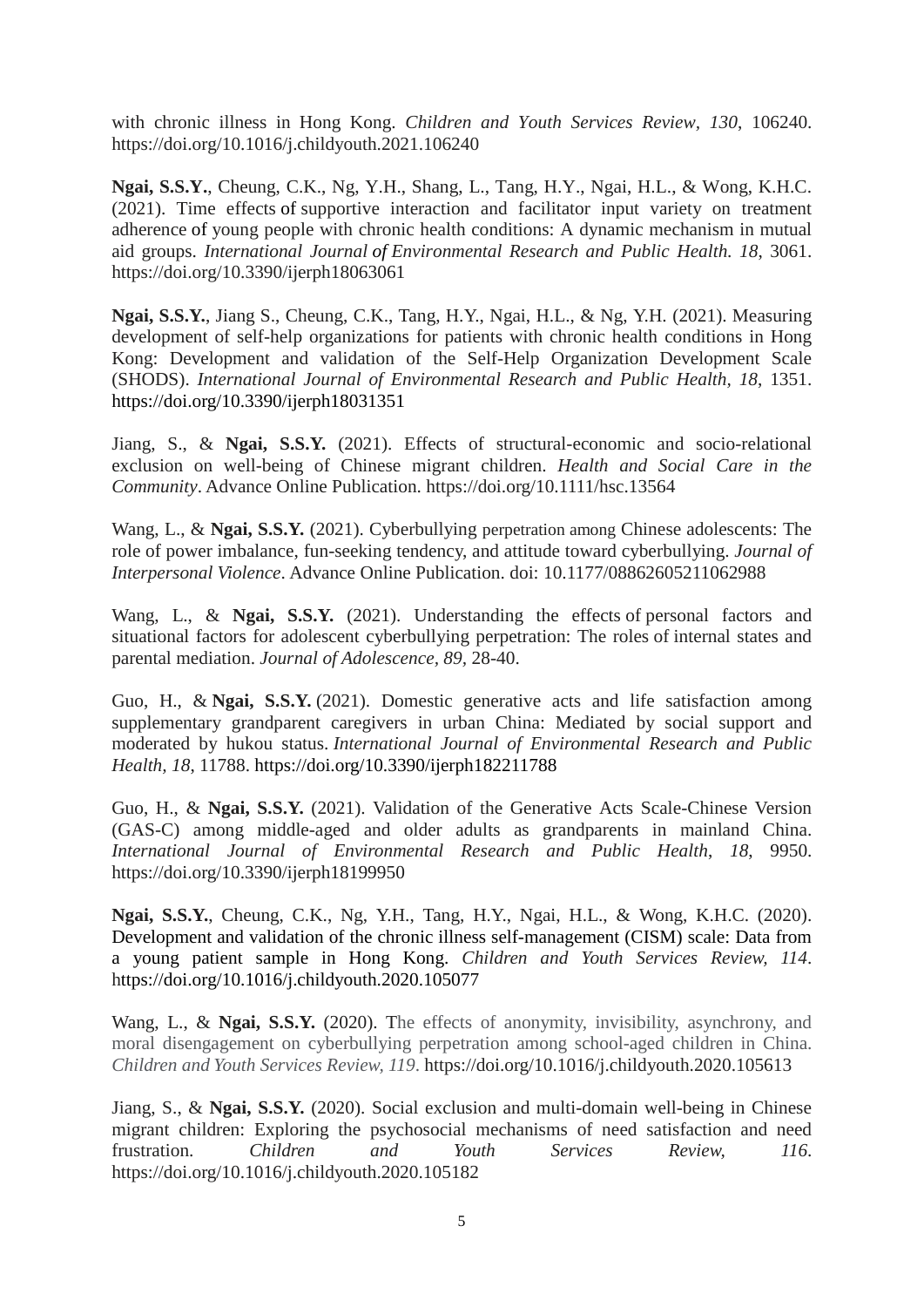Ge, T., & **Ngai, S.S.Y.** (2020). Three pathways to promote poverty resilience: The effects of poverty on children's educational and behavioral performance under multisystems in China. *Children and Youth Services Review, 113*. https://doi.org/10.1016/j.childyouth.2020.104962

Liu, Y., & **Ngai, S.S.Y.** (2020). Social capital, self-efficacy, and healthy identity development among Chinese adolescents with and without economic disadvantages. *Journal of Child and Family Studies, 29*, 3198–3210

Xie, H., & **Ngai, S.S.Y.** (2020). Participant roles of peer bystanders in school bullying situations: Evidence from Wuhan, China. *Children and Youth Services Review, 110*. <https://doi.org/10.1016/j.childyouth.2020.104762>

Huang, D., & **Ngai, S.S.Y.** (2020). Decision-making, abortion narratives and identity construction towards abortion among rural–urban single migrant women in mainland China: Insights for social work practice and education. *International Social Work*. [https://doi.org/10.1177/0020872820959375](https://doi.org/10.1177%2F0020872820959375)

Liu, Y., & **Ngai, S.S.Y.** (2019). The Impact of social capital, self-efficacy, and resilience on the prosocial involvement of adolescents from families with and without economic disadvantages. *Child Indicators Research, 12*, 1735–1757.

Chan, C.T., & **Ngai, S.S.Y.** (2019). Utilizing social media for social work: Insights from clients in online youth services. *Journal of Social Work Practice, 33*(2), 157-172.

Yuan, R., & **Ngai, S.S.Y.** (2019). Generating identity capital from family capital and personal agency: A mediation analysis. *Journal of Adult Development, 26*, 71-80.

**Ngai, S.S.Y.**, Cheung, C.K., & Ng, Y.H. (2018). Drug use history as a moderator of the effects of virtuous orientation on the realization of drug harm in youth. *Children and Youth Services Review, 95*, 1–11.

**Ngai, S.S.Y.**, Cheung, C.K., Xie, L., Ng, Y.H., Ngai, H.L., Liu, Y., & Ho, J.C.M. (2018). Psychometric properties of the Parental Bonding Instrument: Data from a Chinese adolescent sample in Hong Kong. *Journal of Child and Family Studies, 27*, 2112–2124.

**Ngai, S.S.Y.**, Xie, L., Ng, Y.H., & Ngai, H.L. (2018). The effects of parenting behavior on prosocial behavior of Chinese adolescents in Hong Kong. *Children and Youth Services Review, 87*, 154–162.

**Ngai, S.S.Y.**, & Xie, L. (2018). Toward a Validation of the Prosocial Tendencies Measure among Chinese Adolescents in Hong Kong. *Child Indicators Research, 11,* 1281–1299.

Cheung, C.K., & **Ngai, S.S.Y.** (2017). Predicting drug-free days among at-risk youth. *Journal of Social Work, 17*, 599–615.

**Ngai, S.S.Y.**, Cheung, C.K., Yuan, R., & Lin, S. (2016). Work motivation of unemployed youths: Moderating effects of financial dependence on parents. *Children and Youth Services Review, 71*, 157–165.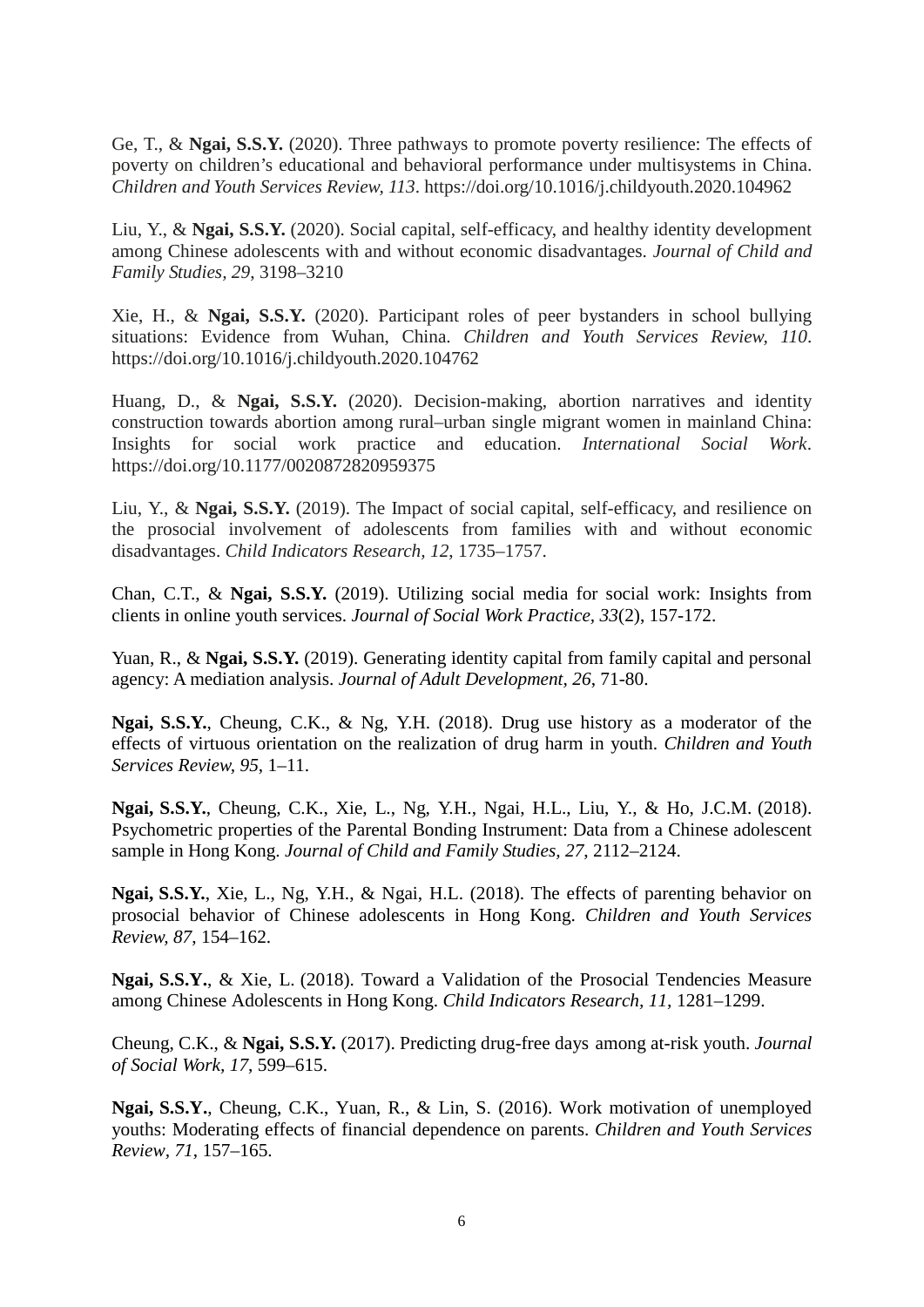**Ngai, S.S.Y.**, Cheung, C.K., & Yuan, R. (2016). Effects of vocational training on unemployed youths' work motivation and work engagement: Mediating roles of training adequacy and self-actualization. *Children and Youth Services Review, 63,* 93-110.

Cheung, C.K., & **Ngai, S.S.Y.** (2016). Encouraging the disuse of illicit drugs among at-risk youth. *International Journal of Offender Therapy and Comparative Criminology, 60,*  640-656.

Yuan, R., & **Ngai, S.S.Y.** (2016). Agentic personality as mediator of social capital on developmental outcomes in the transition to adulthood: Evidence from Shanghai, China. *Journal of Adolescence, 46*, 1-13.

Cheung, C.K., & **Ngai, S.S.Y.** (2016). Reducing deviance through youths' mutual aid group dynamics. *International Journal of Offender Therapy and Comparative Criminology, 60,*  82-98.

**Ngai, S.S.Y.** (2015). Parental bonding and character strengths among Chinese adolescents in Hong Kong. *International Journal of Adolescence and Youth, 20*(3), 317-333.

To, S.M., Iu Kan, S.M., & **Ngai, S.S.Y.** (2015). Interaction effects between exposure to sexually explicit online materials and individual, family, and extra-familial factors on Hong Kong high school students' beliefs about gender role equality and body-centered sexuality. *Youth & Society*, 47(6), 747-768.

Cheung, C.K., & **Ngai, S.S.Y.** (2015). Four- and ten-month lagged effects of individual counseling on the prosocial behavior of young people. *Children and Youth Services Review, 52,* 89-96.

**Ngai, S.S.Y.**, Cheung, C.K., To, S.M., Luan, H., & Zhao, R. (2014). Economic disadvantage and transitional outcomes: A study of young people living in low-income families in Hong Kong. *International Journal of Adolescence and Youth, 19*, 318-335.

To, S.M., Tam, H.L., **Ngai, S.S.Y.**, & Sung, W.L. (2014). Sense of meaningfulness, sources of meaning, and self-evaluation of economically disadvantaged youth in Hong Kong: Implications for youth development programs. *Children and Youth Services Review, 47,*  352-361.

**Ngai, S.S.Y.**, Cheung, C.K., To, S.M., Liu, Y., & Song, H.Y. (2013). Parent–child relationships, friendship networks, and developmental outcomes of economically disadvantaged youth in Hong Kong. *Children and Youth Services Review, 35*, 91-101.

Cheung, C.K., & **Ngai, S.S.Y.** (2013). Reducing youth's drug abuse through training social workers for cognitive-behavioral integrated treatment. *Children and Youth Services Review, 35*, 302-311.

**Ngai, S.S.Y.**, Cheung, C.K., & Ngai, N.P. (2012). Effects of service use, family social capital, and school social capital on psychosocial development among economically disadvantaged secondary school students in Hong Kong. *International Journal of Adolescence and Youth, 17,* 131-148.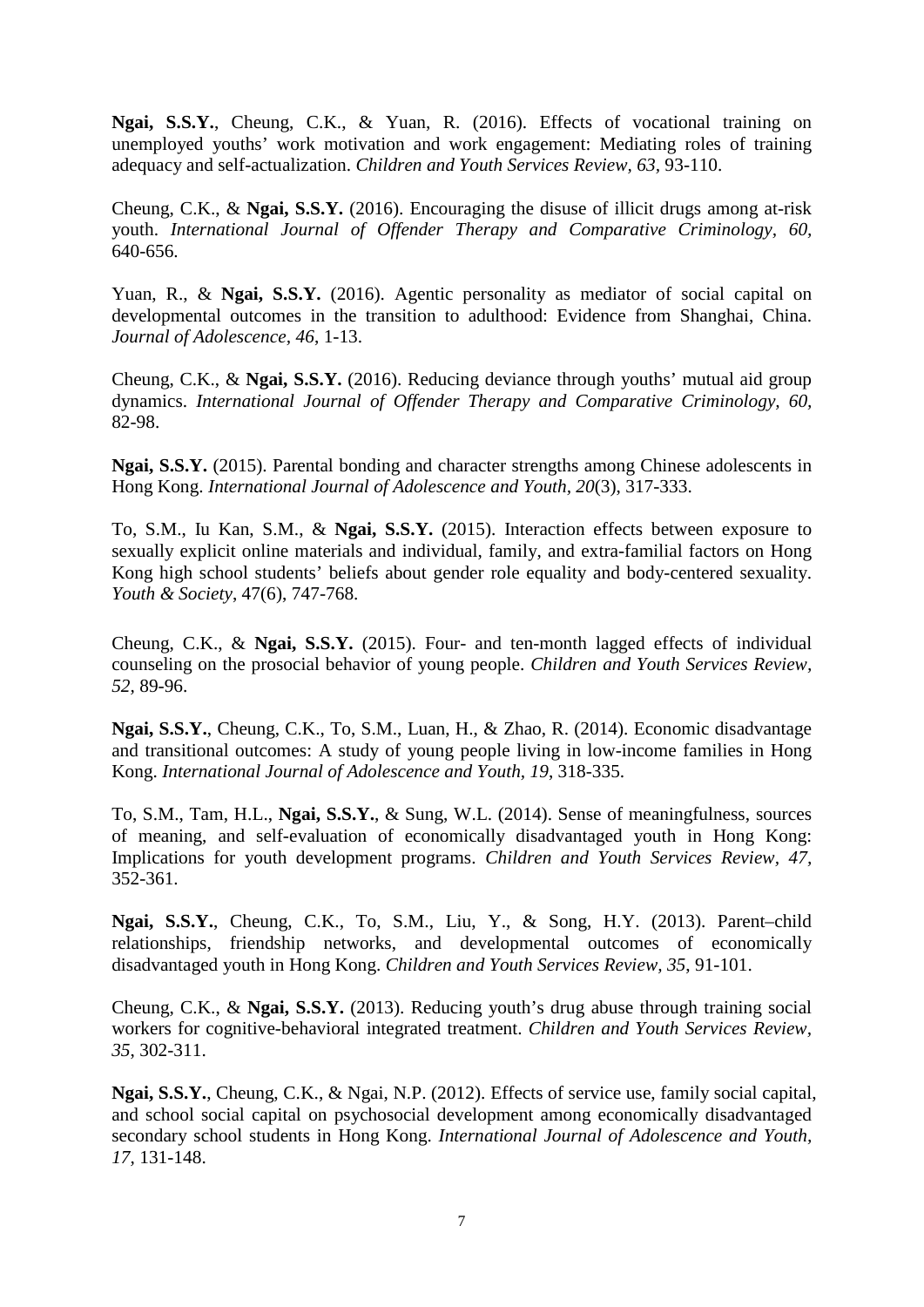To, S.M., **Ngai, S.S.Y.**, & Iu Kan, S.M. (2012). Direct and mediating effects of accessing sexually explicit online materials on Hong Kong adolescents' attitude, knowledge, and behavior relating to sex. *Children and Youth Services Review, 34*, 2156-2163.

Cheung, C.K., Ngai, N.P., & **Ngai, S.S.Y.** (2012). Work commitment among unemployed youth in Hong Kong, Shanghai, and Tianjin. *International Journal of Adolescence and Youth, 17,* 65-83.

Yuan, R., & **Ngai, S.S.Y.** (2012). Social exclusion and neighborhood support: A case study of empty-nest elderly in urban Shanghai. *Journal of Gerontological Social Work, 55*, 587-608.

Ngai, N.P., **Ngai, S.S.Y.**, Cheung, C.K., & To, S.M. (2012). Youth leadership training in Hong Kong: Current developments and the way ahead. *International Journal of Adolescence and Youth, 17,* 165-179.

**Ngai, S.S.Y.**, Cheung, C.K., & Ngai, N.P. (2012). Youth policies and services in Chinese societies. *International Journal of Adolescence and Youth, 17*, 63-64.

Wang, M., & **Ngai, S.S.Y.** (2011). The effects of single parenthood on educational aspiration: A comparative study of children in the United Kingdom and Hong Kong. *Child & Youth Services, 32*(2), 135-154.

Ngai, N.P., **Ngai, S.S.Y.**, & Fang, W. (2011). Revisiting China's youth policy. *European Journal on Child and Youth Policy, 17*, 54-65.

**Ngai, S.S.Y.**, & Lu, D.P. (2010). Extracurricular involvement in community youth centers: A study of school-aged adolescents, parents and center staff in Mainland China. *International Journal of Adolescence & Youth, 16,* 47-68.

**Ngai, S.S.Y.,** Cheung, C.K., & Ngai, N.P. (2009). Building mutual aid among young people with emotional and behavioral problems: The experiences of Hong Kong social workers. *Adolescence*, 44(174), 447-463.

**Ngai, S.S.Y.**, Cheung, C.K., Ngai, N.P., & To, S.M. (2009). Public assistance reception, social service use, and developmental outcomes among economically disadvantaged young people. *International Journal of Adolescence & Youth, 15,* 103-120.

**Ngai, S.S.Y.**, Cheung, C.K., Ngai, N.P., & Chan, K.B. (2009). Building reciprocal partnerships for service-learning: The experiences of Hong Kong secondary school teachers. *Child & Youth Services, 31,* 170-187.

**Ngai, S.S.Y.**, & Cheung, C.K. (2009). Idealism, altruism, career orientation and emotional exhaustion among social work undergraduates. *Journal of Social Work Education, 45*(1), 105-121.

Fang, W., & **Ngai, S.S.Y.** (2009). On the indigenization of social exclusion among young rural-urban migrant workers: The case of Hangzhou, a coastal city in China. *International Journal of Adolescence & Youth, 15,* 193-216.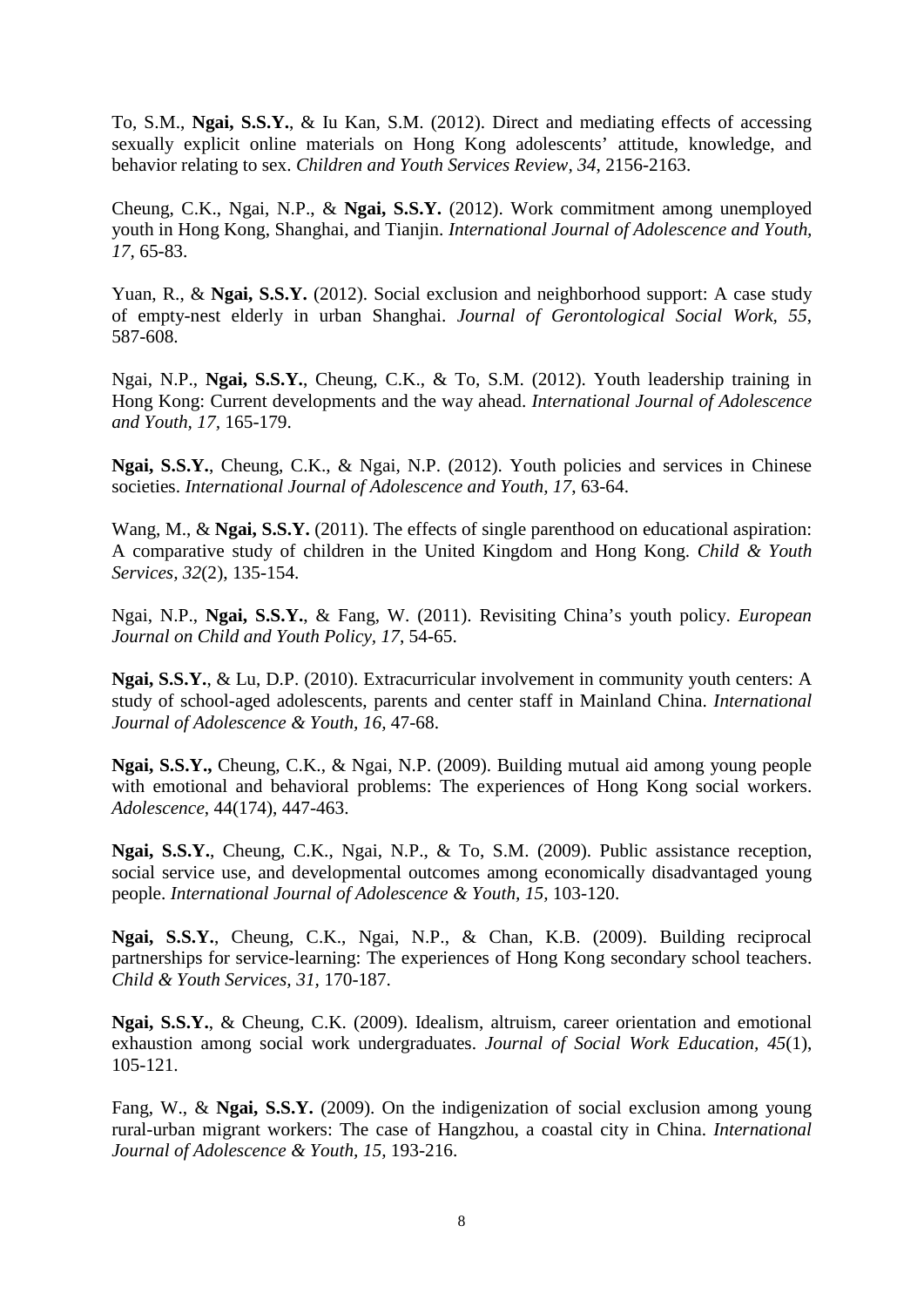**Ngai, S.S.Y.** (2009). The effects of program characteristics and psychological engagement on service-learning outcomes: A study of university students in Hong Kong. *Adolescence, 44,*  375-389*.* 

**Ngai, S.S.Y.**, & Cheung, C.K. (2009). The effects of parental care and parental control on the internal assets of adolescent children in Hong Kong. *International Journal of Adolescence & Youth, 15,* 235-255.

Cheung, C.K., & **Ngai, S.S.Y.** (2009). Surviving hegemony through resistance and identity articulation among outreaching social workers. *Child & Adolescent Social Work Journal, 26*(1), 15-37*.* 

Wong-Kim, E., Sormanti, M., Tang, K.L., & **Ngai, S.S.Y.** (2009). Talking cancer, saving lives: Breast cancer awareness training for health professionals in Hong Kong. *International Quarterly of Community Health Education, 28*(4), 305-318.

**Ngai, S.S.Y.**, Ngai, N.P., Cheung, C.K., & To S.M. (2008). Service participation, hardiness and developmental outcomes among low-income young people in Hong Kong. *International Journal of Adolescence & Youth, 14*(3), 185-203*.* 

**Ngai, S.S.Y.**, Ngai, N.P., Cheung, C.K., & To S.M. (2008). The effects of service participation, friendship networks and family support on developmental outcomes: A study of young people from low-income families in Hong Kong. *Adolescence, 43,* 399-416*.* 

Cheung, C.K., Lam, C.M., & **Ngai, S.S.Y.** (2008). Help from the parent-teacher association to parenting efficacy: Beyond social status and informal social capital. *Journal of Socio-Economics, 37,* 1134-1152*.* 

**Ngai, S.S.Y.** (2007). Exploring the validity of the Internet Addiction Test for grades 5-9 students in Hong Kong. *International Journal of Adolescence & Youth, 13*(3), 221-237.

**Ngai, S.S.Y.**, & Ngai, N.P. (2007). Empowerment or disempowerment? A review of youth training schemes for non-engaged young people in Hong Kong. *Adolescence, 43,* 137-149.

**Ngai, S.S.Y.** (2007). Analyzing Hong Kong outreach worker identity: Associated discourses and power mechanisms. *International Journal of Adolescence & Youth, 13*(4), 311-326.

Cheung, C.K., & **Ngai, S.S.Y.** (2007). Effective group work with delinquents in Hong Kong. *Adolescence, 42,* 151-165.

To, S.M., **Ngai, S.S.Y.**, Ngai, N.P., Cheung, C.K. (2007). Young people's existential concerns and club drug abuse. *International Journal of Adolescence & Youth, 13*(4), 327-341.

Cheung, C.K., Ngai, N.P., & **Ngai, S.S.Y.** (2007). Family strain and adolescent delinquency in two Chinese cities, Guangzhou and Hong Kong. *Journal of Child & Family Studies, 16(5),*  626-641.

Ngai, N.P., Cheung, C.K., & **Ngai, S.S.Y.** (2007). Cognitive and social influences on gang involvement among delinquents in three Chinese cities. *Adolescence, 42,* 381-403.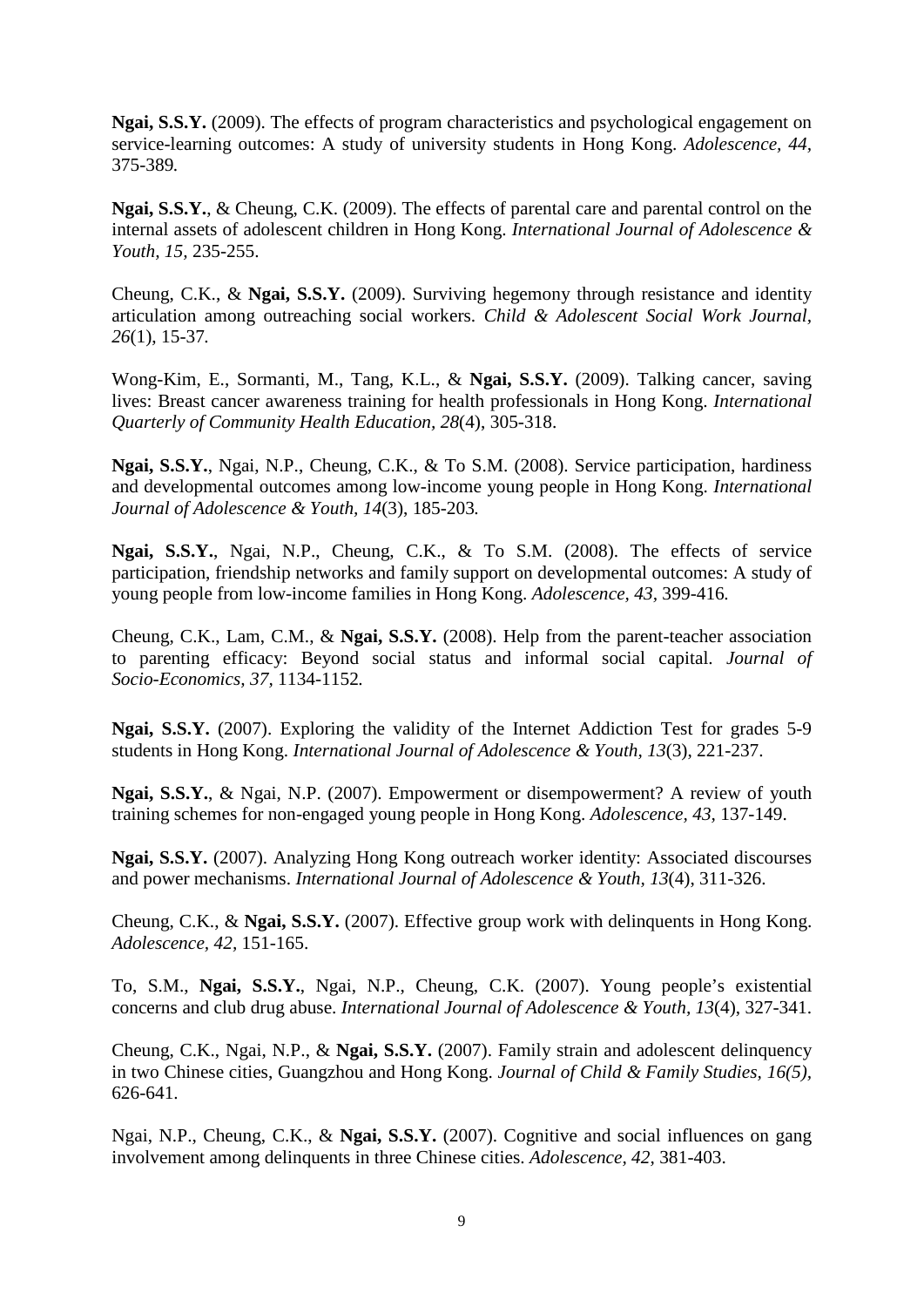**Ngai, S.S.Y.** (2006). Service-learning, personal development and social commitment: A case study of university students in Hong Kong. *Adolescence, 41,* 165-176.

**Ngai, S.S.Y.** (2006). Exploring emancipatory youth work: The case of Hong Kong outreach workers. *International Social Work, 49*(4), 471-481.

**Ngai, S.S.Y.**, Ngai, N.P., & Cheung, C.K. (2006). Environmental influences on risk taking among Hong Kong young dance partygoers. *Adolescence, 41,* 739-752.

Ngai, S.S.Y., & Cheung, C.K. (2005). When does career strain reduce delinquency? Friendship concern in Hong Kong. *International Journal of Adolescence & Youth, 12*, 131-147.

**Ngai, S.S.Y**. (2005). Breaking through barriers: The political actions of Hong Kong outreach youth workers. *Hong Kong Journal of Social Work, 39*(1/2), 49-63.

**Ngai, S.S.Y.**, & Ngai, N.P. (2005). Differential effects of service experience and classroom reflection on service-learning outcomes: A study of university students in Hong Kong. *International Journal of Adolescence & Youth, 12*, 231-250.

**Ngai, S.S.Y.** (2005). Social work: Theory and practice for a changing profession. *Hong Kong Journal of Social Work, 39*(1/2), 139-143.

**Ngai, S.S.Y.** (2004). Group work with disaffected students: A reality therapy approach. *Hong Kong Journal of Social Work, 38*, 15-34.

Tang, K.L., Lam, M.C., & **Ngai, S.S.Y.** (2004).Tackling discrimination among ethnic minorities: The case of post-colonial Hong Kong. *Indian Journal of Social Work, 6*, 352-272.

#### **Refereed Conference Papers (Recent 5 Years):**

**Ngai, S.S.Y.**, Cheung, C.K., & Wang, L. (2021, October). Youth Career Development Competency (YCDC) Scale: Factor structure and scale validation among Hong Kong youth aged 15-18. *OECD Conference on Disrupted Futures: International Lessons on How Schools Can Best Equip Students for Their Working Lives*. Paris, France.

**Ngai, S.S.Y.** (2021, October). Promoting NGO capacity building in program evaluation and social impact assessment: The experience of the Jockey Club MEL Institute Project. *International Conference on Program Evaluation and Social Impact Assessment.* Hong Kong, China.

**Ngai, S.S.Y.** (2021, July). Capacity building for sustainable NGO development: Blended learning experience in the Jockey Club MEL Institute Project. *2021 International Summer University in Social Work Program on Online Social Work—Practice and Practitioners.* Jinan, China.

**Ngai, S.S.Y.** (2021, March). An exploration of best practices for promoting sustainable development of self-help organizations.  $15<sup>th</sup>$  *International Interdisciplinary Conference: Comparative Studies in Modern Societies; Balkans in European and Global Context*. Prizren, Kosovo.

**Ngai, S.S.Y.** (2021, March). Effects of supportive interaction and facilitator input variety on treatment adherence of young patients participating in mutual aid groups. *International Social Work Education and Development Online Conference 2021*.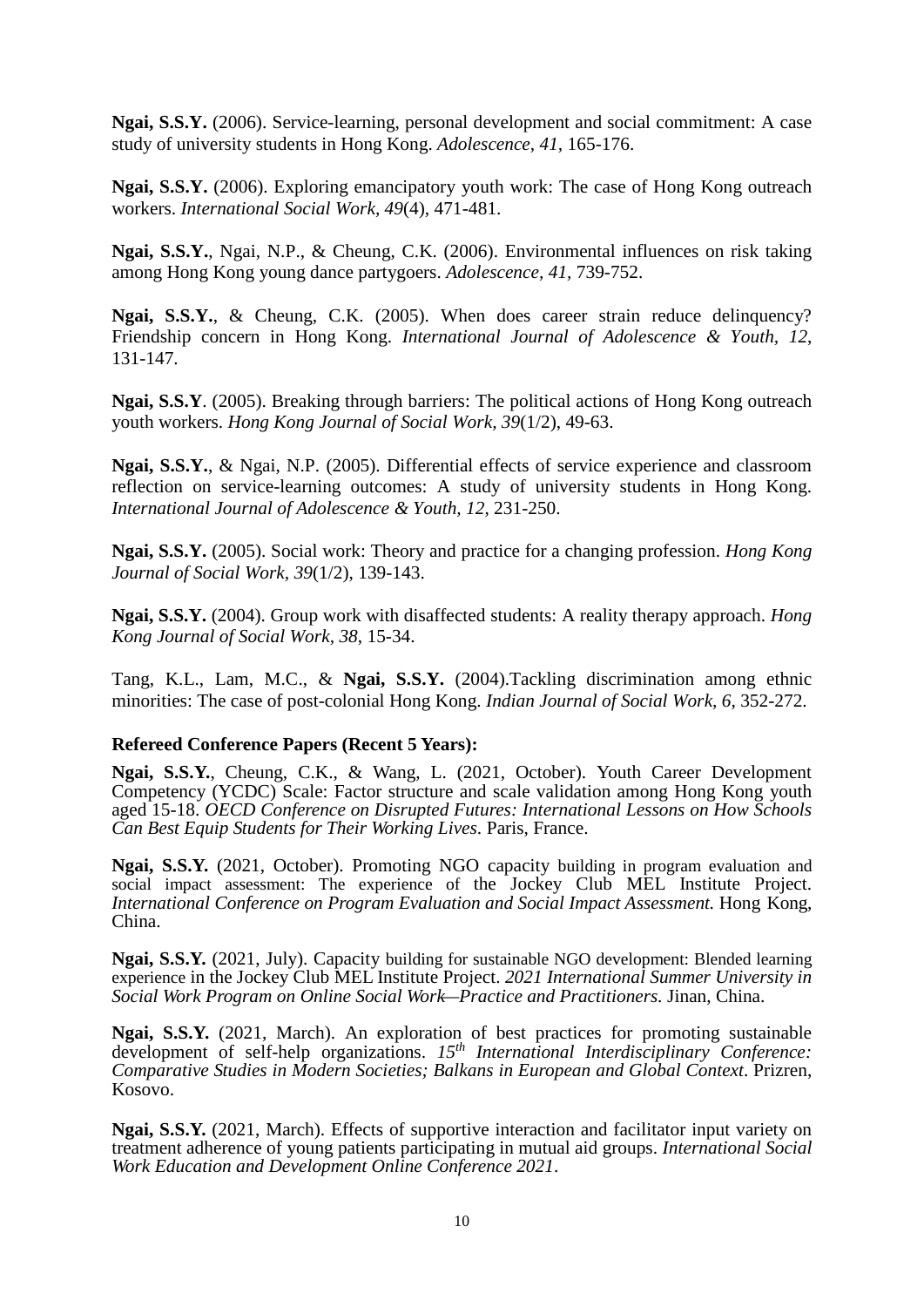**Ngai, S.S.Y.** (2021, March). Work motivation of unemployed youth: Effects of length of unemployment, job information acquisition, self-actualization, and financial dependence on parents. *Annual Postgraduate Research Symposium on Social Welfare and Social Work in a Volatile World: Policy, Research and Practice*. Hong Kong, China.

**Ngai, S.S.Y.** (2021, February). The influence of key training elements on work motivation and work engagement: A study of unemployed youth participating in vocational training schemes in Tianjin, China. *IV ISA Forum of Sociology*. Porto Alegre, Brazil.

**Ngai, S.S.Y.** (2020, December). Lesson learned from the Jockey Club MEL Institute Project. *Annual Conference of the International Association for Outcome-based Evaluation and Research on Family and Children's Services: The Challenges of Outcome Evaluation in Human Services*. Padova, Italy.

**Ngai, S.S.Y.** (2020, July). Development and validation of an illness management instrument among Chinese adolescents and young adults in Hong Kong. *15th International Conference on Interdisciplinary Social Sciences*. Athens, Greece.

**Ngai, S.S.Y.**, & Cheung, C.K. (2020, July). Model development and best practice strategies for sustainable development of self-help organizations in Hong Kong: Key findings. *Symposium on Development of Mutual Aid among Chronic Patients in Hong Kong*. Hong Kong, China.

**Ngai, S.S.Y.** (2019, November). The assessment of parenting behavior by using the Parental Bonding Instrument among Chinese adolescents in Hong Kong. *2019 International Conference of Korea Youth Research Association*. Seoul, South Korea.

**Ngai, S.S.Y.** (2019, November). How CUHK nurtures philanthropy leaders. *Annual Symposium of the Collaborative Networks for Social Work in Chinese Societies: Innovative Social Work Education and Future Social Service Ecosystem Development*. Macao, China.

**Ngai, S.S.Y.** (2019, November). Promoting competence in drug rehabilitation work through Cognitive-Behavioral Integrated Therapy (CBIT) training: A ten-year effort in Hong Kong. *East Asia Forum on Social Welfare and 11th Annual Conference of Chinese Academic Association of Social Welfare*. Guangzhou, China.

**Ngai, S.S.Y.** (2019, September). Nurturing of philanthropy leaders: The case of OSC/UBS NGO Leadership Program in Hong Kong. *2019 World Philanthropy Forum*. Shenzhen, China.

**Ngai, S.S.Y.** (2019, July). Factors hindering or facilitating the school-to-work transition of economically disadvantaged youth. *2019 International Summer University in Social Work Program on Social Care and Well Being of the Vulnerable Populations*. Kerala, India.

**Ngai, S.S.Y.** (2019, July) Strategies for engendering mutual aid among young people with chronic illness: A study of helping professionals in Hong Kong. *14th International Conference on Interdisciplinary Social Sciences*. Mexico City, Mexico.

**Ngai, S.S.Y.** (2019, June). Relationships between drug use history, virtuous orientation, and the realization of drug harm among at-risk youth. *9th International Conference on Addictive Disorders and Alcoholism*. Brisbane, Australia.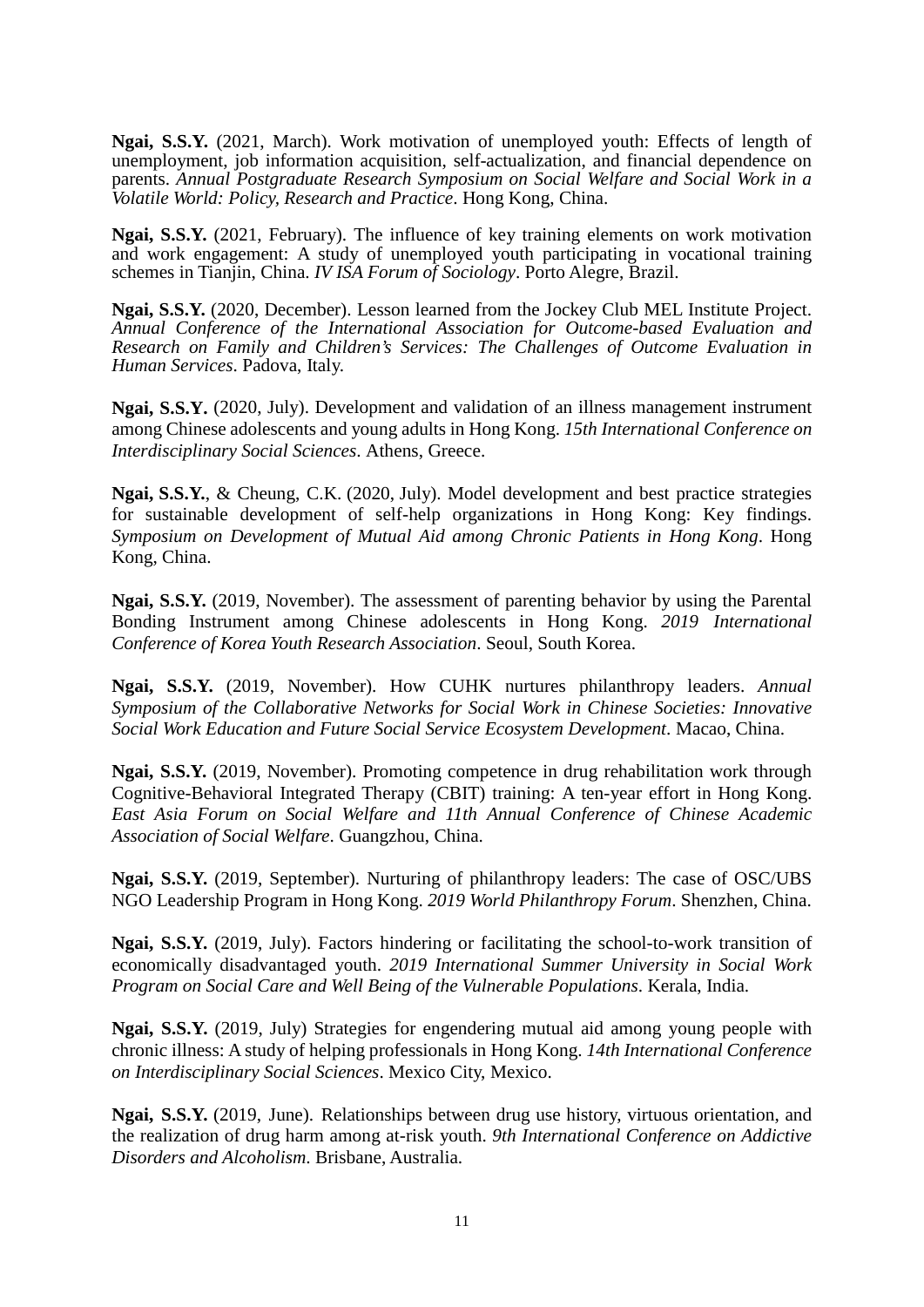**Ngai, S.S.Y.** (2019, June). Factors conducive to mutual aid and rehabilitation of young people with chronic illness: A discussion on stigmatization. *The 2019 Conference of European Association of Schools of Social Work*. Madrid, Spain.

**Ngai, S.S.Y.** (2019, March). Model development and best practice guideline for advancing self-help organizations: Success stories. *The Hong Kong Society for Rehabilitation 60th Anniversary Symposium on New Perspectives on Holistic Rehabilitation and Social Inclusion towards 2030*. Hong Kong, China.

**Ngai, S.S.Y.** (2019, March). A validation study of the Chinese version of the Parental Bonding Instrument: Data from a Chinese adolescent sample in Hong Kong. *1st International Scientific Conference of Research on Family Services*. Toruń, Poland.

**Ngai, S.S.Y.** (2018, October). Enhancing helping professionals' competence in anti-drug work through cognitive-behavioral integrated therapy (CBIT) training. *CUHK SWK 55th Anniversary International Conference on Social Welfare Policy, Practice, Research and Education: Public Engagement and Social Impact*. Hong Kong, China.

**Ngai, S.S.Y.** (2018, September). Vocational education and youth development: A consolidation of success stories. *World Philanthropy Forum 2018*. Shanghai, China.

**Ngai, S.S.Y.** (2018, July). Participation, partnership and protection: Integrating community engagement into the Master of Social Work education in six Australasian and East-Asian countries. *International Conference on Social Work, Education and Social Development*. Dublin, Ireland.

**Ngai, S.S.Y.** (2018, July). Factors conducive to mutual aid among young people with chronic illness. *13th International Conference on Interdisciplinary Social Sciences*. Granada, Spain.

**Ngai, S.S.Y.** (2018, June). Differential effects of training adequacy and self-actualization on work motivation and work engagement of unemployed youth. *International Symposium on Education and Social Sciences*. Okinawa, Japan.

Yang, L., & **Ngai, S.S.Y.** (2018, May). Shidu elderly's aging dilemma under institutional risk. *Gerontological Society of America Conference on Aging across Time and Contexts*. Hong Kong, China.

**Ngai, S.S.Y.** (2018, May). Cyber youth work model in Hong Kong. *International Conference on Cyber Youth Work: Innovation and Inspiration*. Hong Kong, China.

**Ngai, S.S.Y.** (2018, March). Service experience, classroom reflection and student outcomes: A study of a service-learning program in Hong Kong. *International Conference on Business and Social Science*. Kyoto, Japan.

**Ngai, S.S.Y.** (2018, January). Ethical social work practice in a globalizing yet polarizing world. *International Conference for South East Asia on Two Decades Discourse about Globalizing Social Sciences―Concepts, Strategies, Achievements*. Hanoi, Vietnam.

**Ngai, S.S.Y.** (2017, December). Factors influencing social inclusion among older people in Hong Kong: A political economy perspective. *Social Welfare Research Summit 2017-18 on*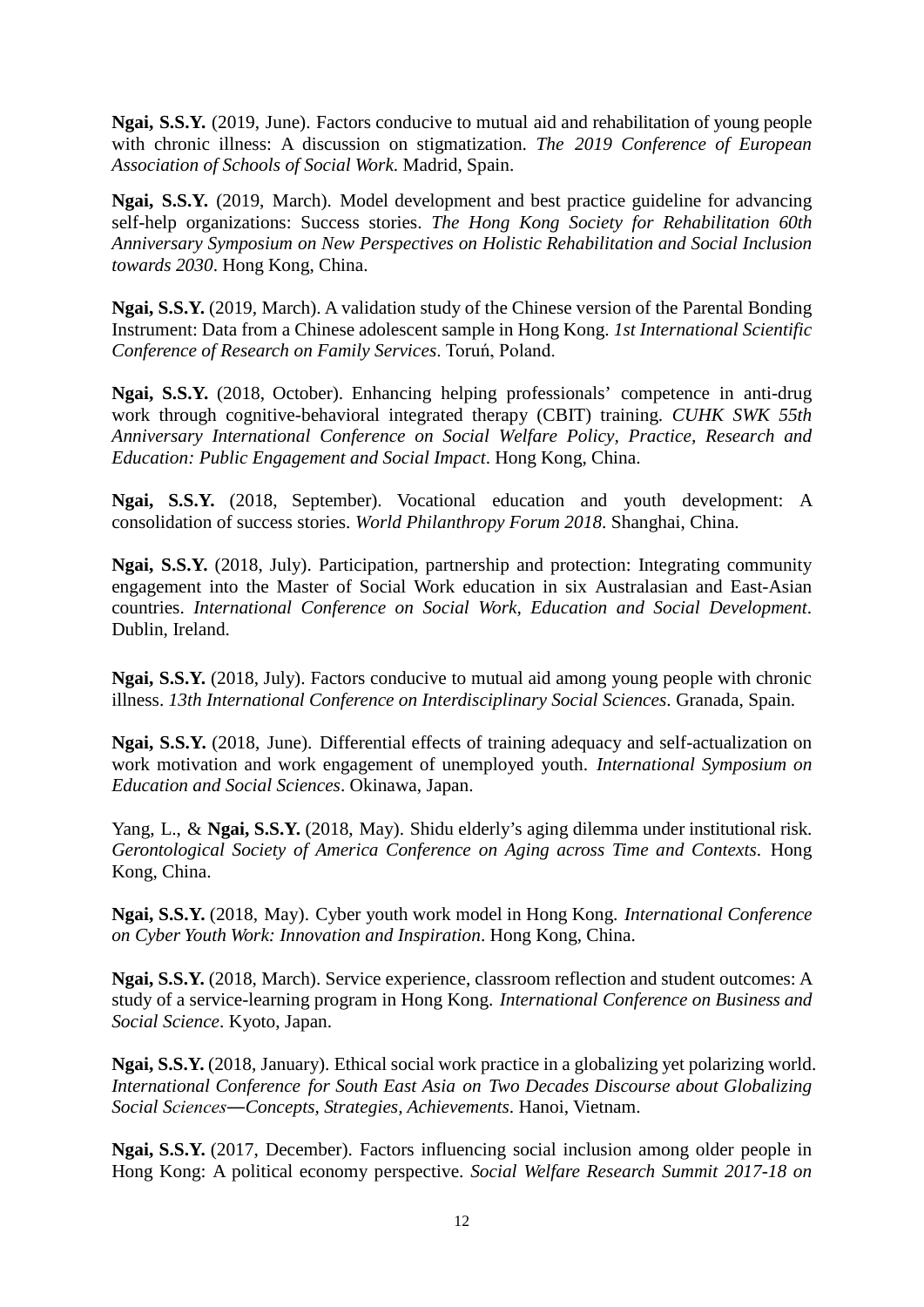*Social Inclusion and Sustainable Development in a Polarizing World*. Hong Kong, China.

**Ngai, S.S.Y.** (2017, November). Unemployed youths' financial dependence on family and work motivation. *World Philanthropy Forum 2017*. Beijing, China.

**Ngai, S.S.Y.** (2017, October). From social needs to innovation: An experience of promoting social enterprise in tertiary education. *Social Enterprise Symposium 2017*. Hong Kong, China.

Huang, D., & **Ngai, S.S.Y.** (2017, September). Hukou, social exclusion and medical care: The experiences of migrant women who induced an unmarried abortion. *Australian Social Policy Conference*. Sydney, Australia.

**Ngai, S.S.Y.** (2017, August). Mutual aid among young people with chronic illness: A critical review of extant literature. *13th International Symposium and 2017 Annual Conference of Social Policy*. Nanchang, China.

**Ngai, S.S.Y.** (2017, May). Effects of program characteristics and psychological engagement on service-learning outcomes. *6th Asia-Pacific Regional Conference on Service-Learning*. Surabaya, Indonesia.

**Ngai, S.S.Y.** (2017, May). Cognitive-behavioral integrated treatment (CBIT) training to address youth's drug abuse. *5th International Conference on Social Sciences and Management*. Kyoto, Japan.

**Ngai, S.S.Y.** (2017, April). Relationships between parenting behavior and character strengths among Chinese adolescents in Hong Kong. *2017 ISA RC06 Conference on Family Research*. Pretoria, South Africa.

**Ngai, S.S.Y.** (2016, October). Youth citizenship engagement: The experience of a local service-learning program at Chung Chi College of the Chinese University of Hong Kong. *BGCA 80th Anniversary Scientific Conference on Invest in Our Young for a Brighter Tomorrow*. Hong Kong, China.

倪錫欽 (2016, 7月)。<杭州市青年流動人口的勞動力市場經驗>。《中國社會學會*2016* 年學術年會 *"*新常態下青年的生存狀態與價值觀*"* 分論壇》。蘭州,中國。

**Ngai, S.S.Y.** (2016, July). Informal employment and social exclusion among young rural-urban migrant workers in China. *3rd ISA Forum of Sociology.* Vienna, Austria.

#### **Keynote/ Plenary/ Invited Conference & Symposium Presentations (Recent 5 Years):**

- 10/2021 Keynote speech on "Promoting NGO Capacity Building in Program Evaluation and Social Impact Assessment: The Experience of the Jockey Club MEL Institute Project" in the International Conference on Program Evaluation and Social Impact Assessment. Hong Kong, China.
- 03/2021 Keynote speech on "Work Motivation of Unemployed Youth: Effects of Length of Unemployment, Job Information Acquisition, Self-actualization, and Financial Dependence on Parents" in the Annual Postgraduate Research Symposium on Social Welfare and Social Work in a Volatile World: Policy, Research and Practice. Hong Kong, China.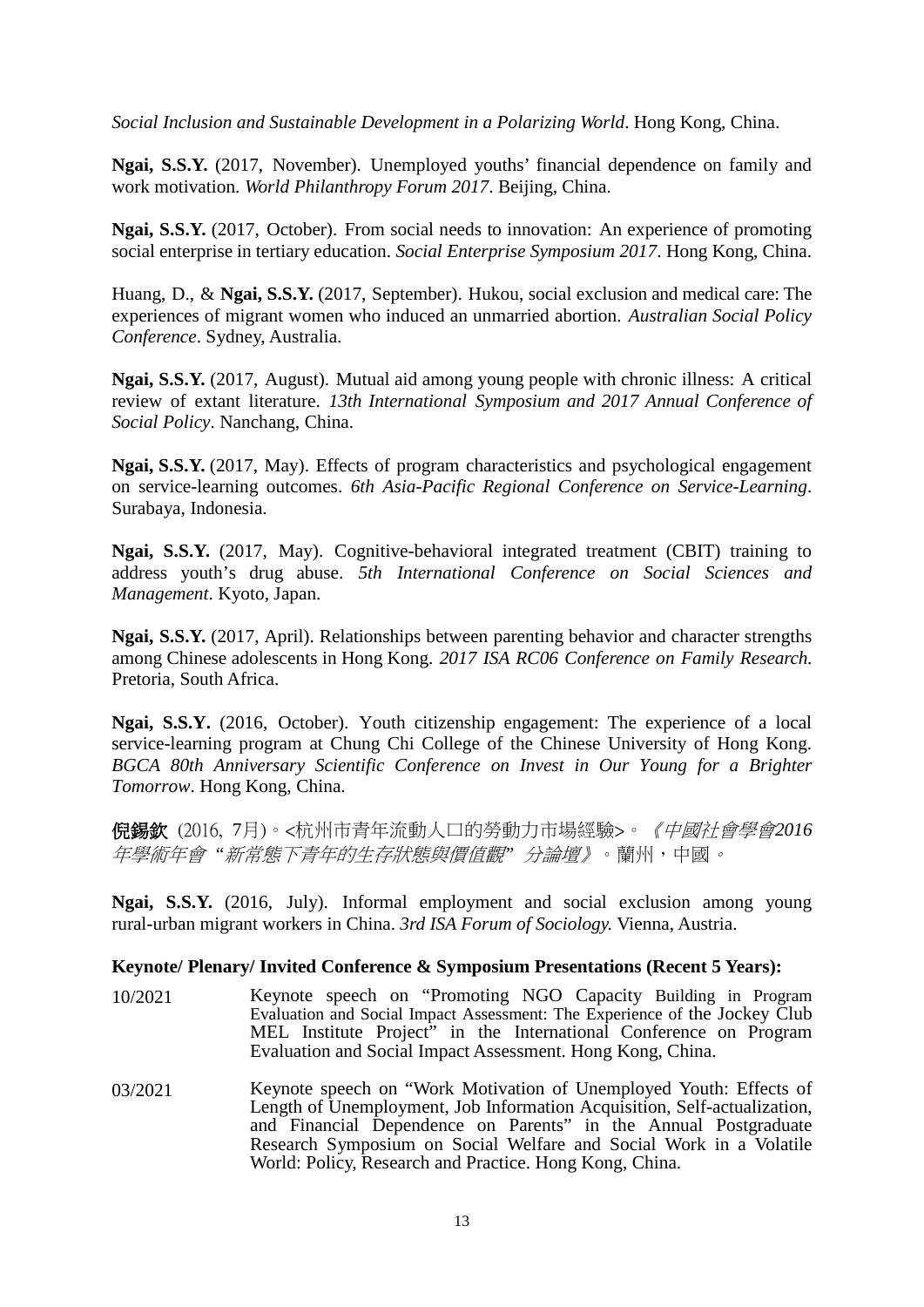- 12/2020 Invited speech on "Lesson Learned from the Jockey Club MEL Institute Project" in the Annual Conference of the International Association for Outcome-based Evaluation and Research on Family and Children's Services: The Challenges of Outcome Evaluation in Human Services. Padova, Italy.
- 07/2020 Keynote speech on "Model Development and Best Practice Strategies for Sustainable Development of Self-Help Organizations in Hong Kong: Key Findings" in the Symposium on Development of Mutual Aid among Chronic Patients in Hong Kong. Hong Kong, China.
- 11/2019 Keynote speech on "Promoting Competence in Drug Rehabilitation Work through Cognitive-Behavioral Integrated Therapy (CBIT) Training: A Ten-Year Effort in Hong Kong" in the East Asia Forum on Social Welfare and the 11th Annual Conference of Chinese Academic Association of Social Welfare. Guangzhou, China.
- 11/2019 Keynote speech on "How CUHK Nurtures Philanthropy Leaders" in the Annual Symposium of the Collaborative Networks for Social Work in Chinese Societies: Innovative Social Work Education and Future Social Service Ecosystem Development. Macao, China.
- 11/2019 Keynote speech on "The Assessment of Parenting Behavior by Using the Parental Bonding Instrument among Chinese Adolescents in Hong Kong" in the 2019 International Conference of Korea Youth Research Association. Seoul, South Korea.
- 09/2019 Plenary speech on "Nurturing of Philanthropy Leaders: The Case of OSC/UBS NGO Leadership Program in Hong Kong" in the 2019 World Philanthropy Forum. Shenzhen, China.
- 07/2019 Keynote speech on "Factors Hindering or Facilitating the School-to-Work Transition of Economically Disadvantaged Youth" in the 2019 International Summer University in Social Work Program on Social Care and Well Being of the Vulnerable Populations. Kerala, India.
- 06/2019 Keynote speech on "Relationships between Drug Use History, Virtuous Orientation, and the Realization of Drug Harm among At-risk Youth" in the 9th International Conference on Addictive Disorders and Alcoholism. Brisbane, Australia.
- 03/2019 Plenary speech on "Model Development and Best Practice Guideline for Advancing Self-Help Organizations: Success Stories" in The Hong Kong Society for Rehabilitation 60<sup>th</sup> Anniversary Symposium on New Perspectives on Holistic Rehabilitation and Social Inclusion towards 2030. Hong Kong, China.
- 03/2019 Keynote speech on "A Validation Study of the Chinese Version of the Parental Bonding Instrument: Data from a Chinese Adolescent Sample in Hong Kong" in the 1st International Scientific Conference of Research on Family Services. Torun, Poland.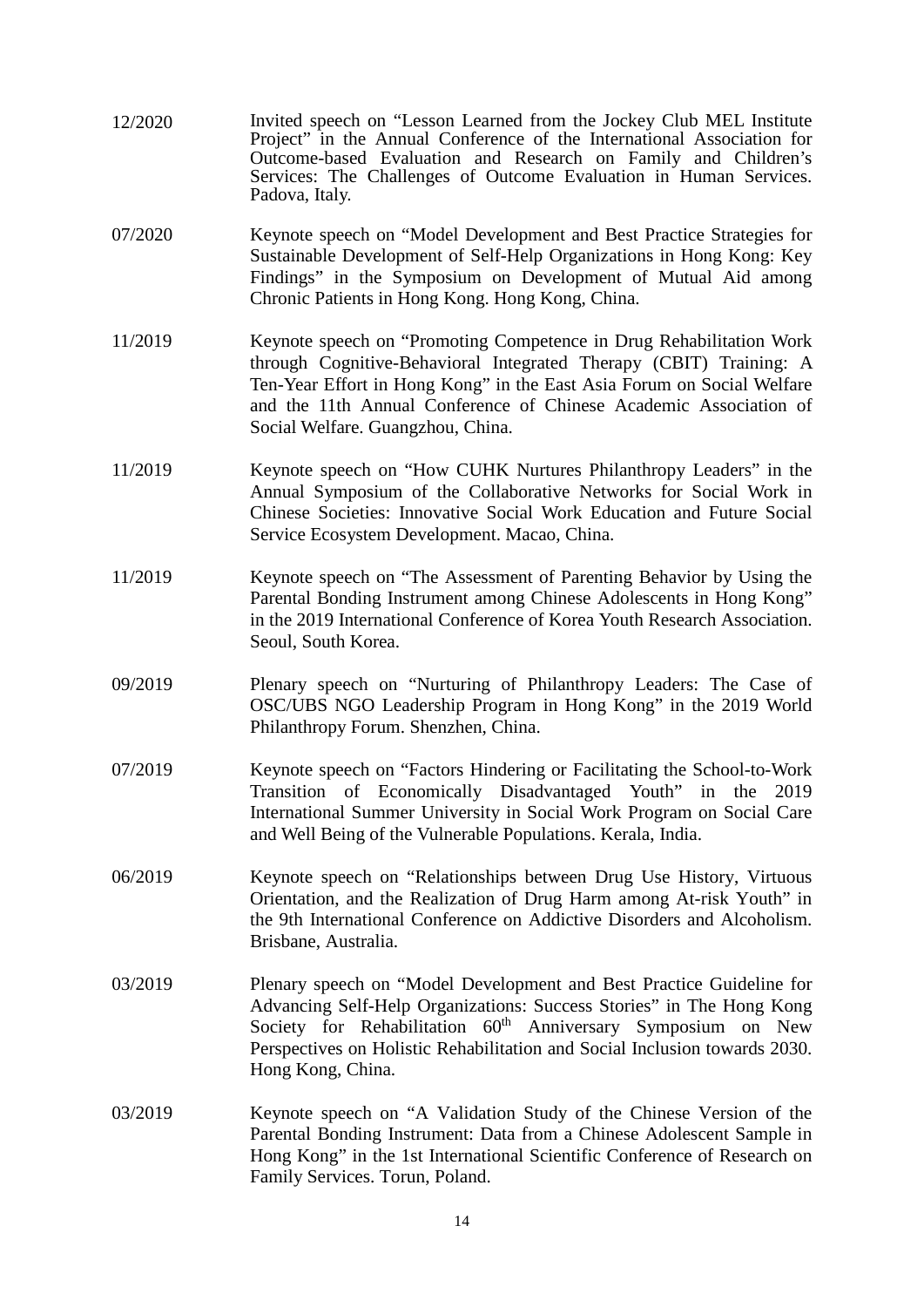- 12/2018 Plenary speech on "Working Hand in Hand with Young People to Create a Sustainable and Humane Community" in the 2018 Community Investment and Inclusion Fund Forum. Hong Kong, China.
- 12/2018 主題演講 "非牟利機構領袖培育計劃—透過三方合作的社會服務領 域人才建設",華人社會工作教育:創新與啟迪研討會。香港,中國。
- 10/2018 Keynote speech on "Enhancing Helping Professionals' Competence in Anti-Drug Work through Cognitive-Behavioral Integrated Therapy (CBIT) Training" in CUHK SWK 55th Anniversary International Conference on Social Welfare Policy, Practice, Research and Education: Public Engagement and Social Impact. Hong Kong, China.
- 09/2018 Plenary speech on "Vocational Education and Youth Development: A Consolidation of Success Stories" in the 2018 World Philanthropy Forum. Shanghai, China.
- 07/2018 Invited speech on "Child Poverty and Its Related Policy Measures in Hong Kong" in the International Summer University Program in Social Work. Jerusalem, Israel.
- 05/2018 Keynote speech on "Cyber Youth Work Model in Hong Kong" in the International Conference on Cyber Youth Work: Innovation and Inspiration. Hong Kong, China.
- 12/2017 Keynote speech on "Factors Influencing Social Inclusion among Older People in Hong Kong: A Political Economy Perspective" in the Social Welfare Research Summit 2017-18 on Social Inclusion and Sustainable Development in a Polarizing World. Hong Kong, China.
- 11/2017 Keynote speech on "Unemployed Youths' Financial Dependence on Family and Work Motivation" in the 2017 World Philanthropy Forum. Beijing, China.
- 07/2017 Keynote speech on "The School-to-Work Experiences of Young People Growing Up from Low-Income Families in Hong Kong" in the 8th International Summer University in Social Work cum 2017 International Conference on Social Welfare Policies in Chinese Societies. Hong Kong, China.
- 06/2017 Plenary speech on "What Do Students Learn from Service-Learning?" in the 2017 Institute on General Education cum Teacher and Student Conference. Hong Kong, China.
- 05/2017 Keynote speech on "How to Leverage Work Motivation and Work Commitment of Unemployed Youth: Effects of Vocational Training and Self-actualization" in the Annual Postgraduate Research Symposium 2017. Hong Kong, China.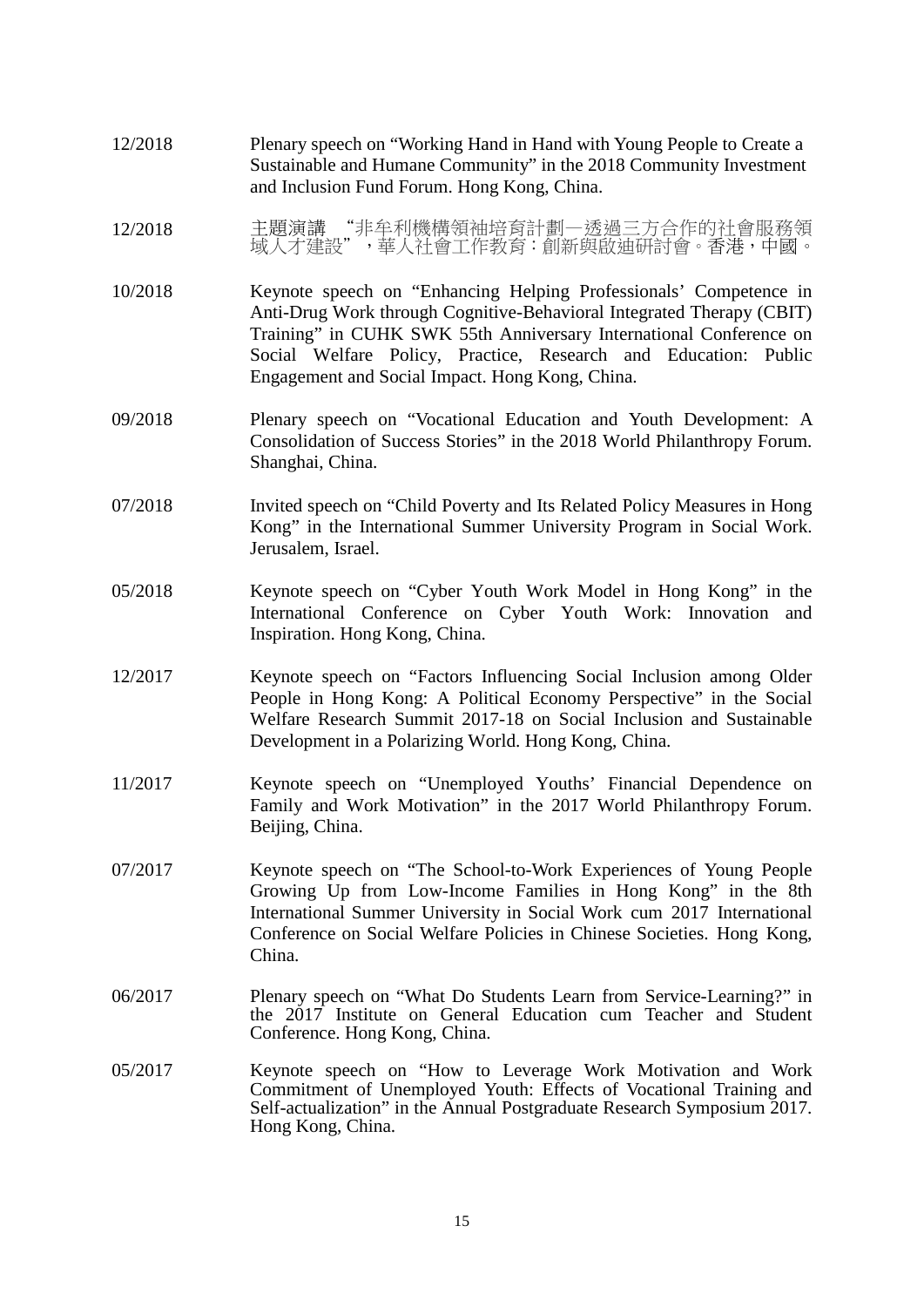# **Community/ Professional Involvement (2021-2022):**

- 1. Chairperson, Board of Directors for Urban Renewal Fund, Hong Kong SAR Government
- 2. Vice-President (Asia, including China and Japan), Research Committee on Sociology of Youth (RC34), International Sociological Association
- 3. Adjunct Professor, School of Social Sciences and Psychology, Western Sydney University, Australia
- 4. Associate Editor, *Children and Youth Services Review*
- 5. Member, Editorial Board of *Journal of Adolescence, Youth and Globalization, Brill Research Perspectives in Global Youth,* and *International Journal of Adolescence & Youth*
- 6. Appointed Member, School Allocation Committee of Education Bureau and Advisory Committee on Social Work Training and Manpower Planning, Hong Kong SAR Government
- 7. Member, Assessment Panel for Qualification Recognition, Social Workers Registration Board
- 8. External Member, Assessment Panel for Qualification Recognition, Hong Kong Nursing Council
- 9. Subject Specialist, Hong Kong Council for Accreditation of Academic & Vocational **Oualifications**

#### **Quotations & Photos:**

**"The prospect of living without certainty or necessity may cause us to respond with fear, anxiety, and insecurity, but equally it allows us to live with imagination and responsibility." Smart, B., 1993,** *Postmodernity*

*Theatre Festival, Avignon, France The Palace of the Popes, Avignon, France*